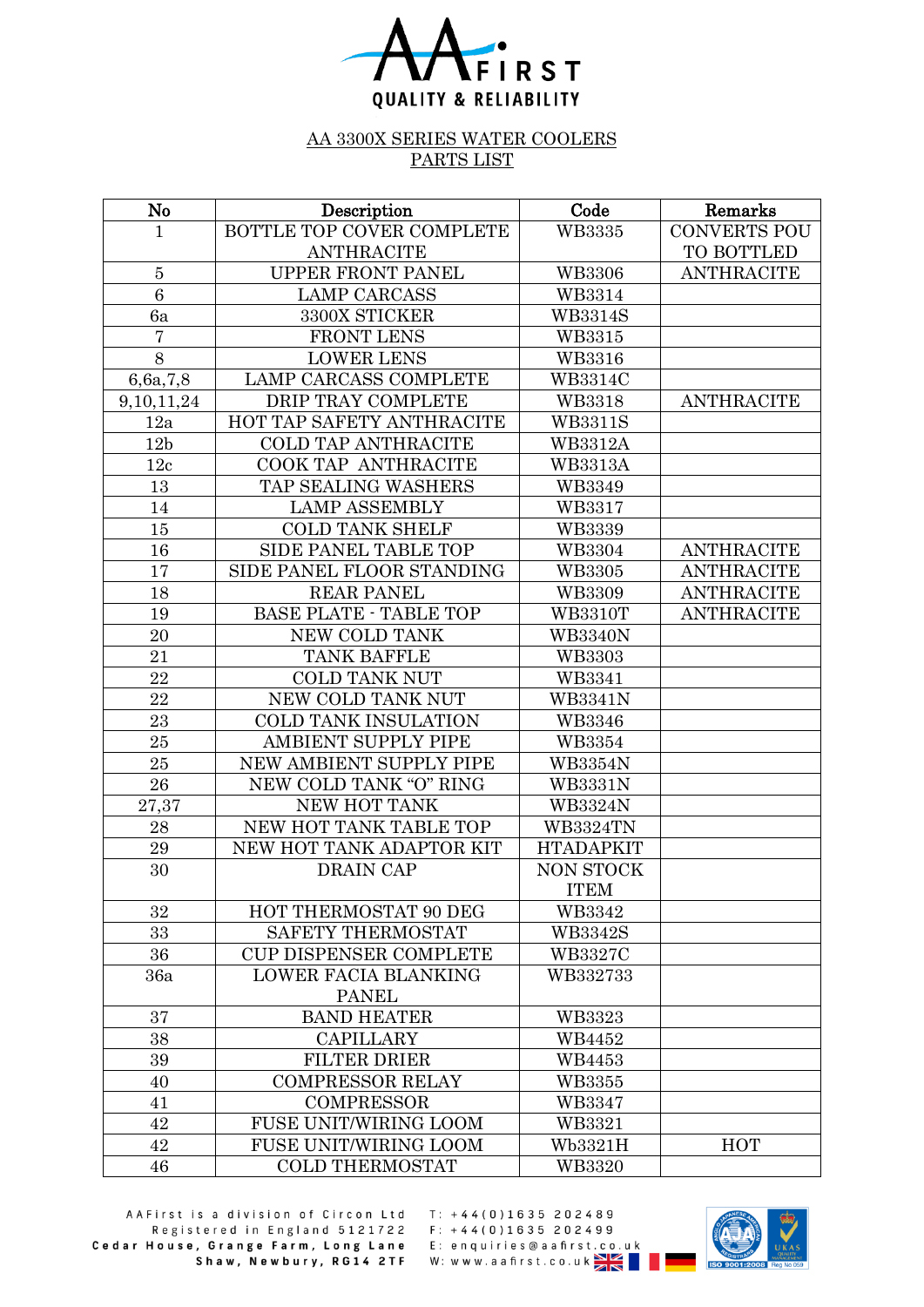

| No       | Description                | Code           | Remarks           |
|----------|----------------------------|----------------|-------------------|
| 47       | FRONT LIGHT SWITCH         | WB3322         |                   |
| 48       | <b>HEATER SWITCH</b>       | WB3322         |                   |
| 49       | <b>MAINS SOCKET</b>        | <b>WB3348</b>  |                   |
| 50       | <b>MAINS LEAD</b>          | <b>WB3333</b>  |                   |
| 50       | <b>MAINS LEAD EURO</b>     | <b>WB3333E</b> |                   |
| 51       | <b>TOP COVER FIXINGS</b>   | WB3325         |                   |
| 52       | TOP COVER P.O.U            | WB3301         | <b>ANTHRACITE</b> |
| 53,54,57 | TANK LID P.O.U             | WB3302         |                   |
| 54       | TANK LID SEAL P.O.U        | <b>WB3350</b>  |                   |
| 55       | ADJ. FOOT FLOOR STANDING   | WB3326         |                   |
| 56       | ADJ. FOOT TABLE TOP        | <b>WB3326T</b> |                   |
| 57       | <b>TANK LID FILTER</b>     | WB3356         |                   |
| 58       | <b>LOWER FRONT PANEL</b>   | WB3307         | <b>ANTHRACITE</b> |
| 59       | BASE PLATE FLOOR STANDING  | WB3310         | <b>ANTHRACITE</b> |
| 60       | LOWER PANEL FIXING SPRINGS | <b>WB3308</b>  |                   |
|          |                            |                |                   |

 $T: +44(0)1635202489$  $F: +44(0)1635202499$ E: enquiries@aafirst.co.uk<br>W: w w w .aafirst.co.uk <mark>≫ | <</mark>

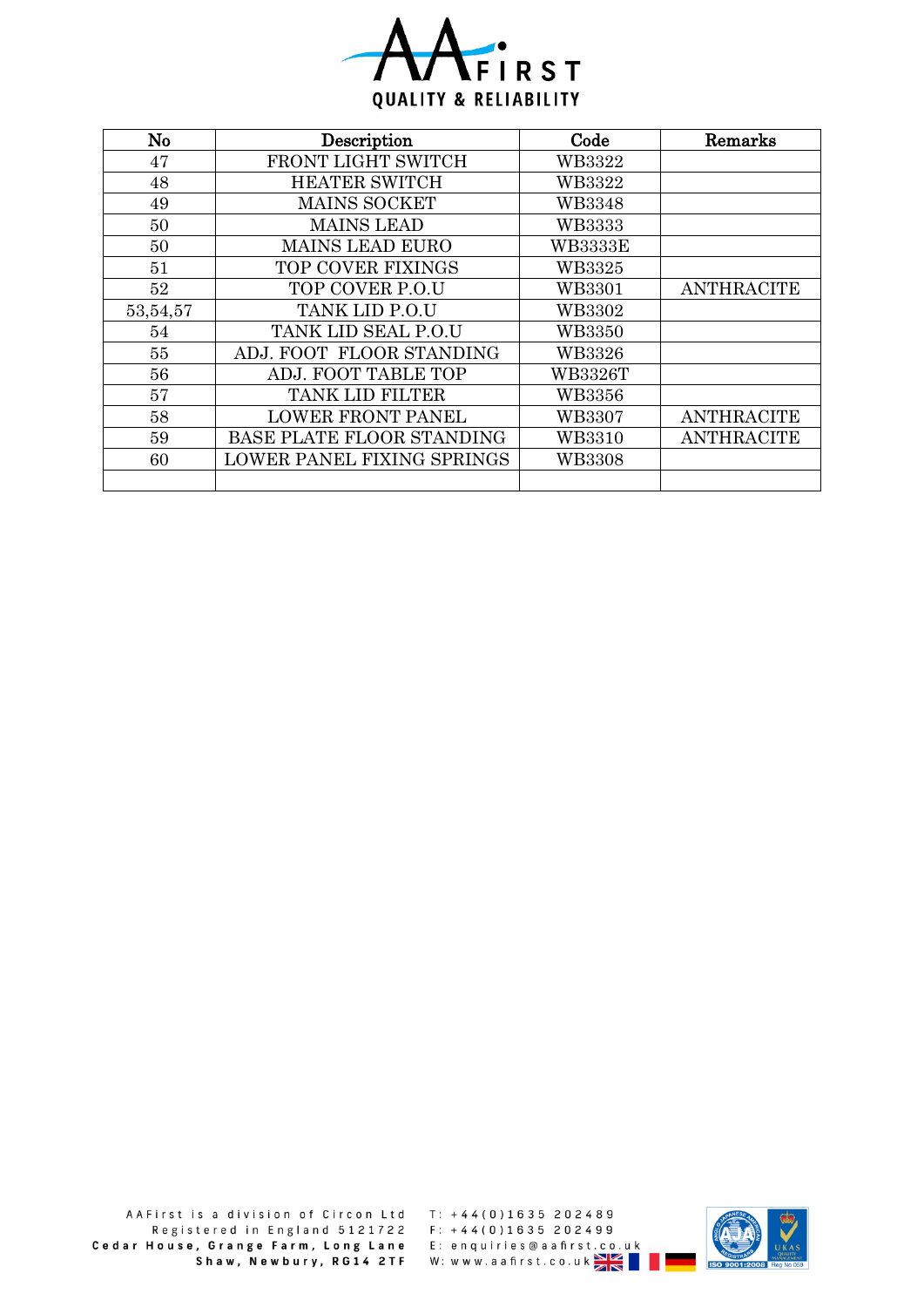

AA 3300X SERIES WATER COOLERS EXPLODED DRAWING



AAFirst is a division of Circon Ltd Registered in England 5121722 Cedar House, Grange Farm, Long Lane Shaw, Newbury, RG14 2TF  $T: +44(0)1635202489$  $F: +44(0)1635202499$ E: enquiries@aafirst.co.uk  $W:$  www.aafirst.co.uk